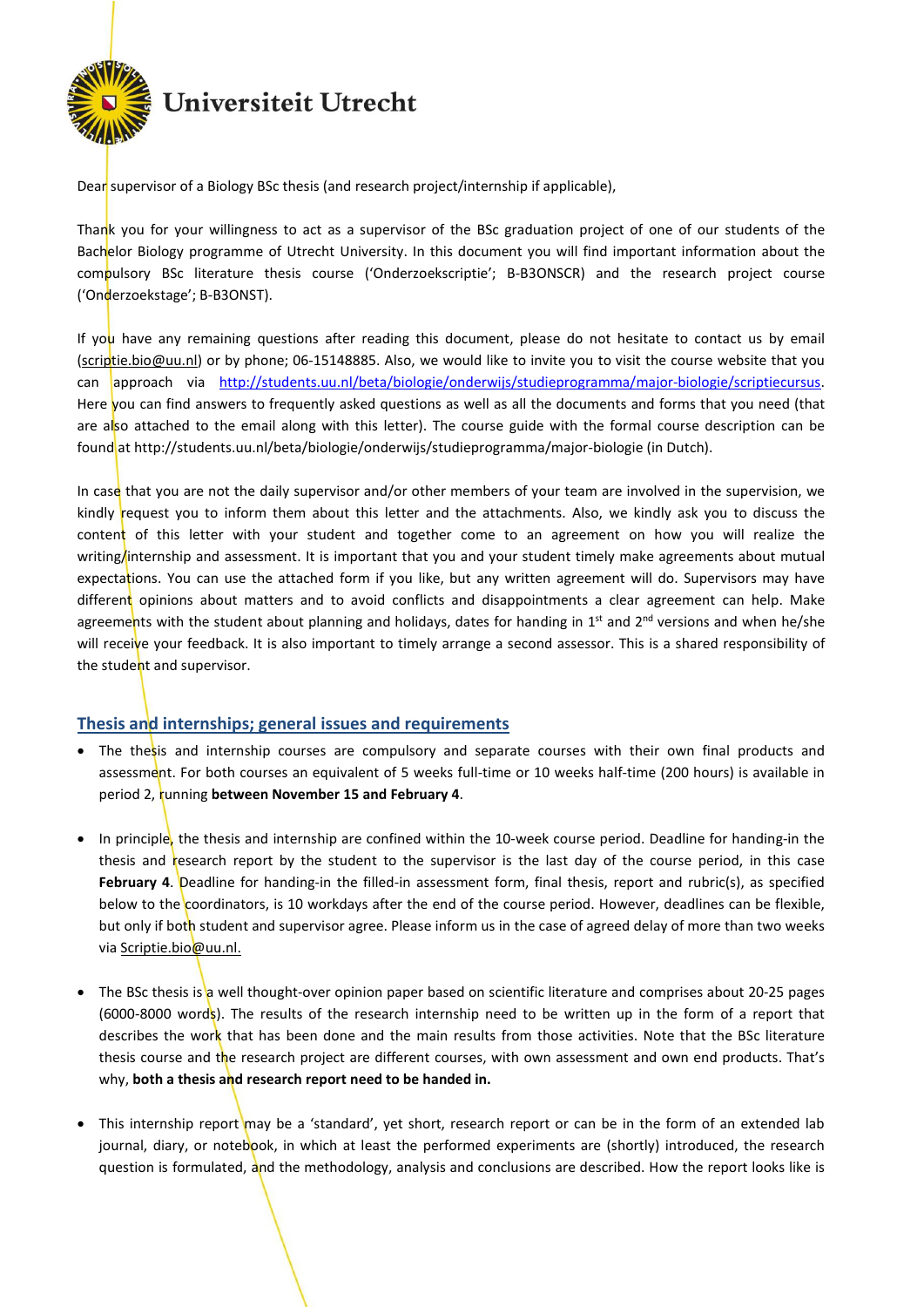dependent on your field of research. It is important that is described what is done by the student, how the experimental cycle is fulfilled, and it should be clear that the student understands what has been done. An extensive report is not needed.

- Merging the literature thesis and internship report in one document is allowed, as long as it is clearly and explicitly specified which part of the document counts for the thesis (B-B3ONSCR) and which part for the research project (B-B3ONST). We advise to include an appendix with a record of the work done per day for clarity. If you choose for the project proposal option, then integration of thesis and proposal is not allowed.
- Two lectures about writing a thesis are mandatory for the students. These lectures are organized online in the beginning of the course period.
- The student hands-in a compulsory thesis plan (the so called 'Scriptieplan'), which is a rough version of main question and ideas, on the set deadline date of December 6. This plan should be discussed with the supervisor shortly before or shortly after this deadline. A writing plan is handed to just the supervisor within 3-4 weeks. The supervisor may decide otherwise (regarding the writing plan) if desired.
- The thesis is delivered in two versions: a concept version and a final version. The student receives feedback on both versions. You may want to use the progress form for this.
- The final version is assessed with the aid of a compulsory rubric (thesis). Assessment of this type of course contains subjective elements, like how spelling and grammar errors are judged. Moreover, the learning gain and/or progress may be judged differently by different assessors. The rubric describes criteria for all parts of the thesis, each with an outcome of insufficient – sufficient – good. It is a tool for the assessment of many aspects and has the advantage that all students are assessed in the same way. Additionally, it makes clear to the student how the assessment was made. A rubric is not a calculation table; ultimately, the grade is the judgement and the responsibility of the assessor and 2<sup>nd</sup> reviewer who is mainly taking content and structure into account.
- The supervisor and student timely ask a second assessor for the final thesis assessment. The second assessor should use maximally 2 hours to read the report and to grade it, independent of the main supervisor. The two assessors agree on the final mark. The role of the 2nd assessor is in general affirmative, if the 1st and 2nd reviewer disagree strongly, the matter should be handed over to the Board of Exams after consulting the coordinators.
- Grading and assessment of the thesis should be done by a qualified examiner of the course. Most UU biology course coordinators members are qualified. If you are in doubt, please ask the person or contact us via Scriptie.bio@uu.nl. The formal examiner can be the primary supervisor, or the  $2^{nd}$  reviewer. Daily supervision may be done by an experienced PhD student or postdoc. The PhD student or postdoc may also grade the student and sign the assessment, but in all cases the signing examiner is ultimately responsible for the grade.
- The student is informed that his/her final work needs to be checked for plagiarism. This check is the responsibility of the supervisor and examiner, but the student needs to upload the thesis to Urkund / Ouriginal. You as supervisor/examiner have to provide your Urkund / Ouriginal 'Receiver address' to the student. For more information see the Urkund / Ouriginal infosite; https://urkund.sites.uu.nl/en/. Please note that you need Twofactor authentication (2FA) next to your SolisID to login to Urkund / Ouriginal. After reviewing the plagiarism score you need to declare that the report has been checked – and no plagiarism was detected - on the assessment form.